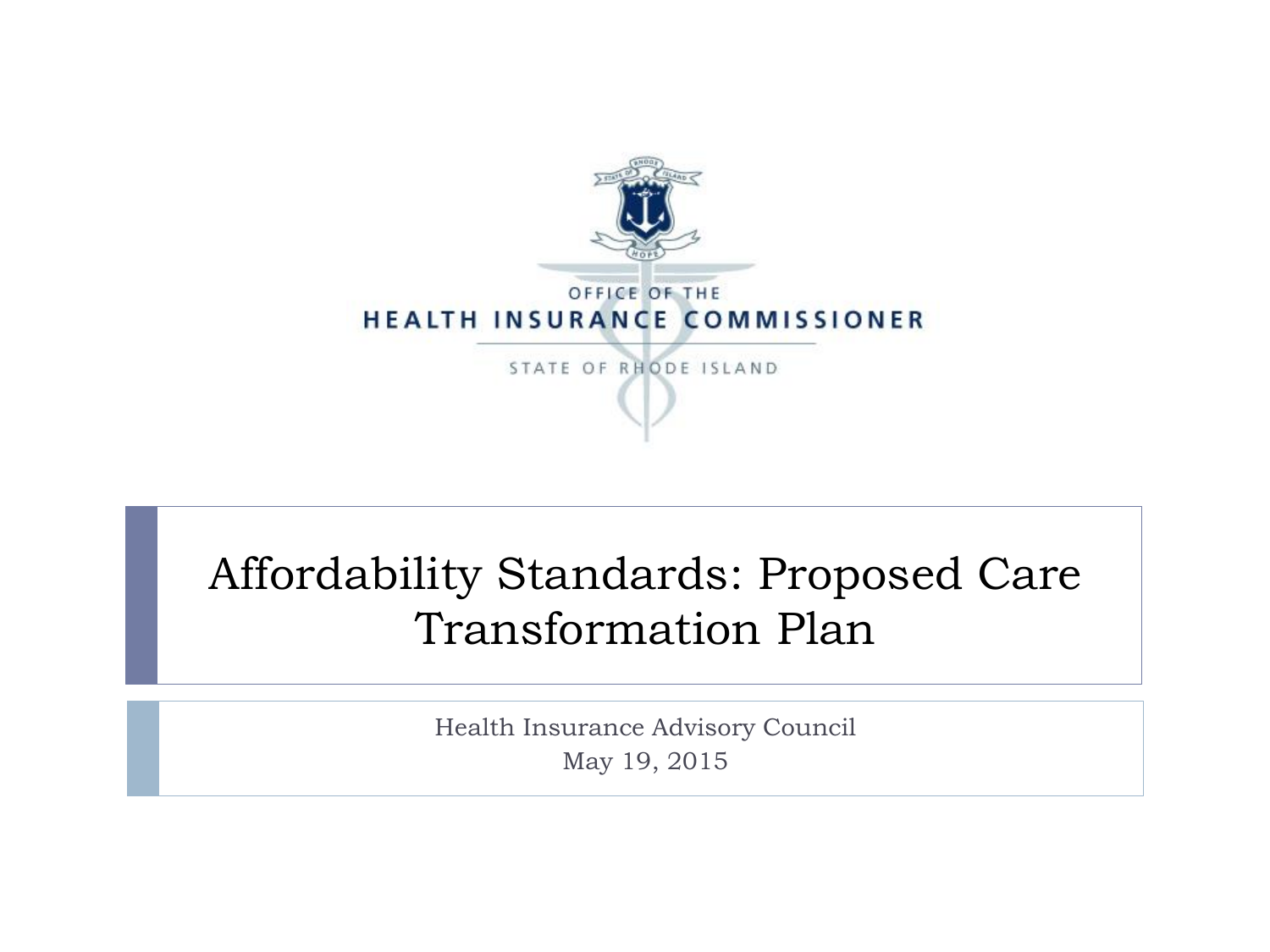

# PCMH Definition

- A. Practice is participating in or has completed a formal transformation initiative (i.e., CTC-RI, PCMH-Kids or a payer-sponsored program) and/or practice has obtained NCQA Level 3 recognition.
- B. Within 12 months of seeking PCMH status under the Affordability Standards, Practice has implemented the following specific cost-containment strategies (strategy development and implementation at the practice level rather than the practice site level is permissible):
	- i. develops and maintains a high-risk patient registry that tracks patients identified as being at risk of avoidable intensive service use in the near future;
	- ii. practice uses data to implement care management, focusing on high-risk patients and interventions that will impact ED and inpatient utilization;
	- iii. implements strategies to improve access to and coordination with behavioral health services; expands access to services both during and after office hours;
	- iv. develops service referral protocols informed by cost and quality data provided by payers; and
	- v. Develops/maintains an avoidable ED use reduction strategy.
- C. Within 24 months of seeking PCMH status under the Affordability Standards, Practices demonstrate meaningful performance improvement over an annual two-year look back period.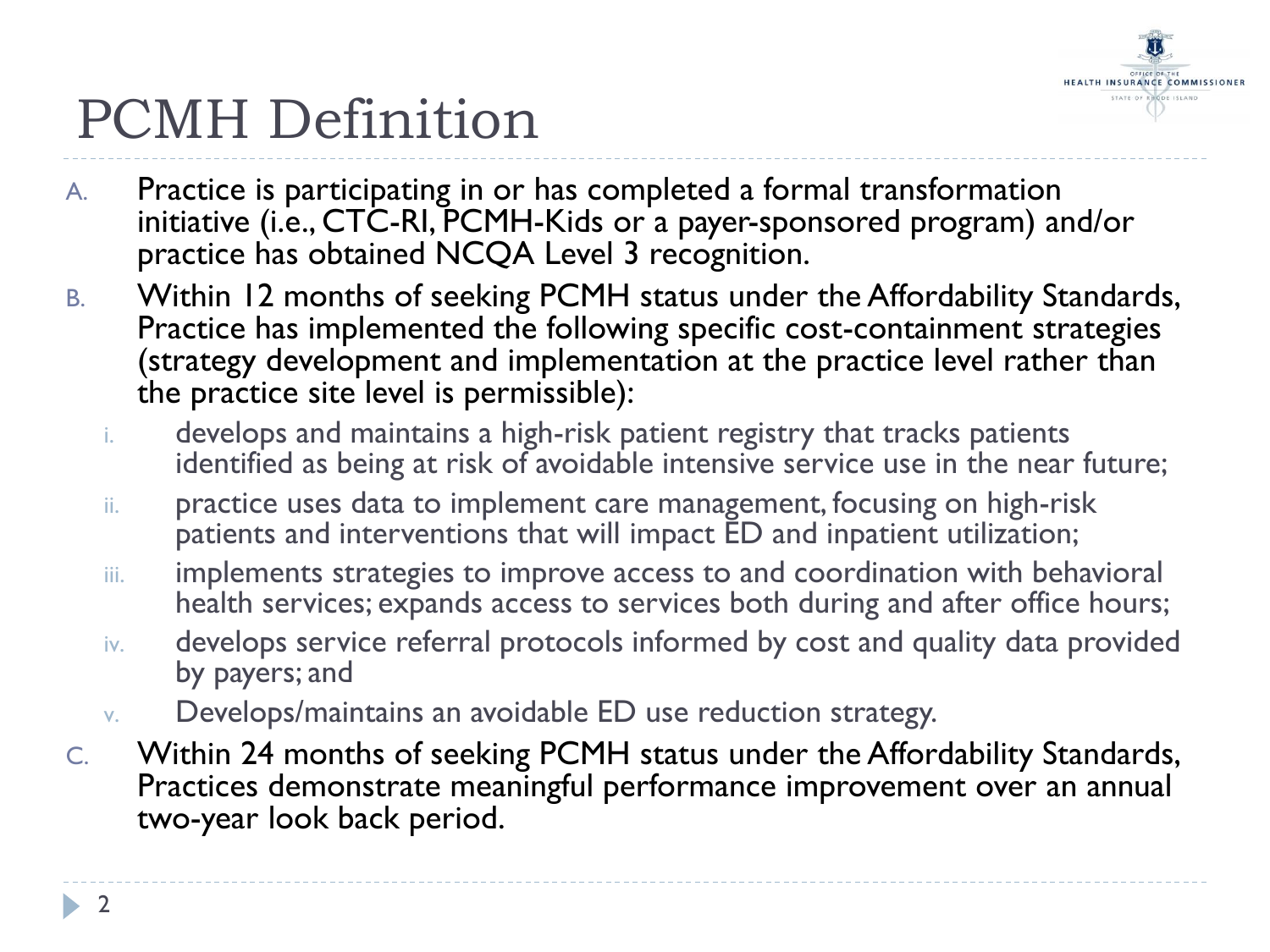

## PCMH Target

▶ By December 31, 2016, each insurer subject to the Affordability Standards increase the percentage of its primary care network functioning as a PCMH by 5 percentage points, compared to the baseline rate calculated by OHIC by September 1, 2015.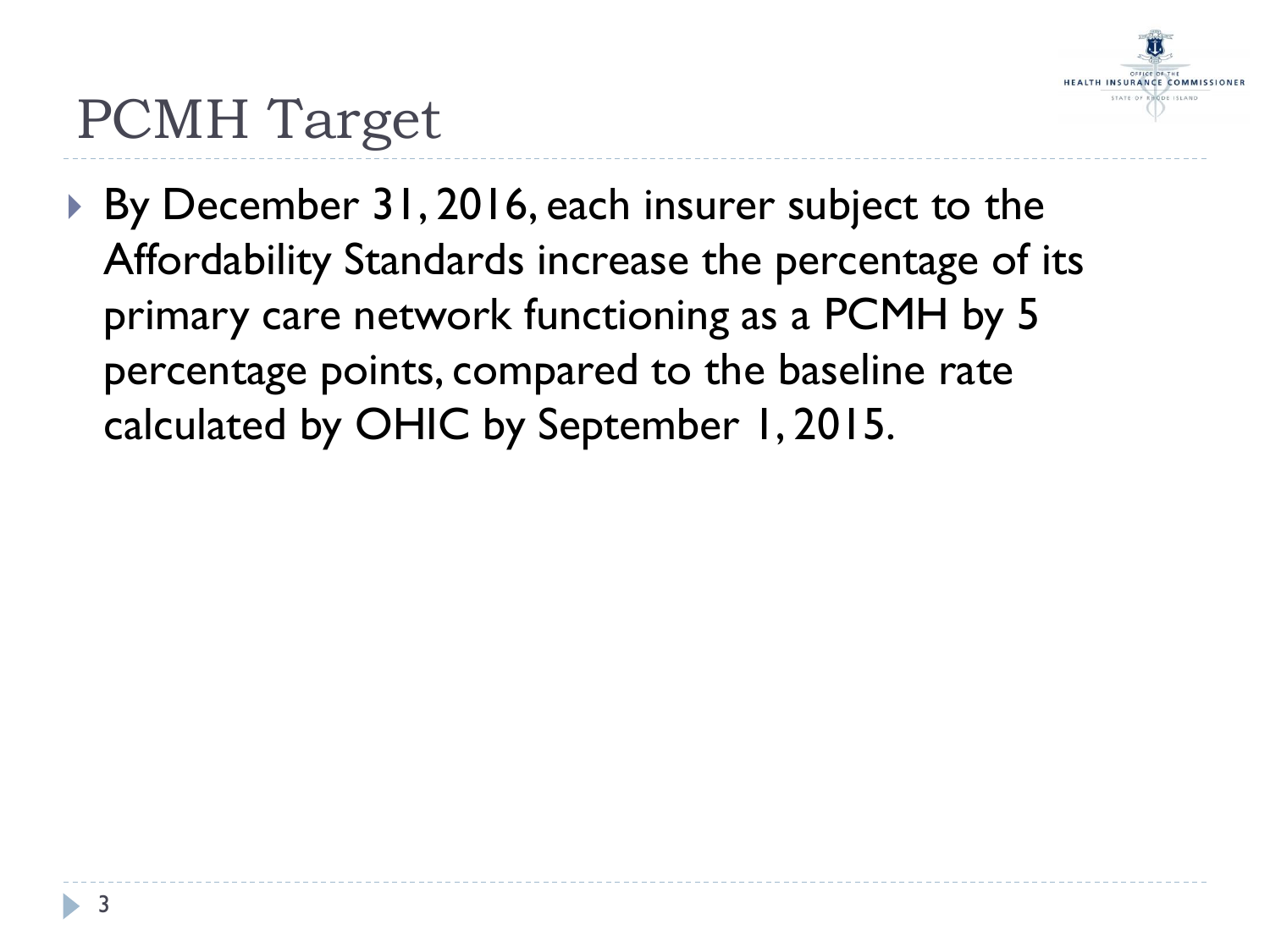Stakeholder Activities in 2015 to Promote PCMH Adoption

- ▶ PCP Educational Campaign
- ▶ Care Manager Academy
- ▶ Care Management Coordination Work Group
- Annual Care Transformation Advisory Committee **Meetings**
- ▶ Standard Core Measure Set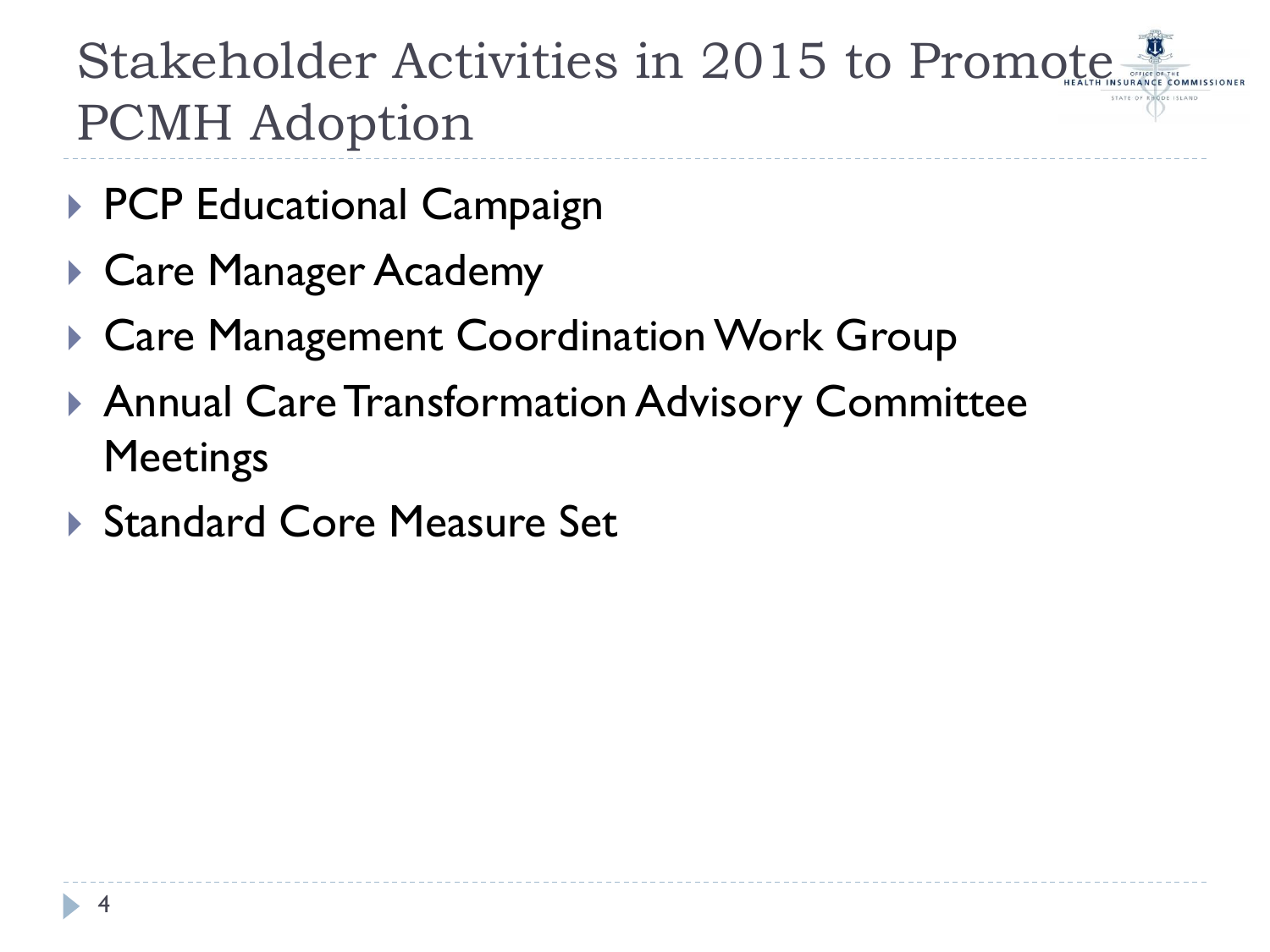### Stakeholder Activities in 2016 to Promote PCMH Adoption

- ▶ PCP Transformation Support Activities
- Care Manager Academy
- Community Health Team Pilot
- Annual Care Transformation Advisory Committee Meetings
- Sustainable PCP Financial Model
	- **Practices actively engaged in first-time PCMH transformation activity and** without NCQA recognition Level 3 would receive both infrastructure and care management (care coordination for pediatrics) (CM) PMPMs. Practices are eligible to receive infrastructure payment for a maximum of 24 months or until NCQA PCMH Level 3 recognition is achieved, whichever occurs first. If the practice is part of ACO, the payer may make the CM PMPM payment to the ACO, but the ACO must use that payment to finance CM services at the practice site earning the payment.
	- **Practices with NCQA Level 3 recognition would receive a CM PMPM and** have an opportunity to earn a performance bonus. If the practice is part of an ACO, the payer may make the CM PMPM payment to the ACO, but the ACO must use that payment to finance the CM services at the site earning the payment.